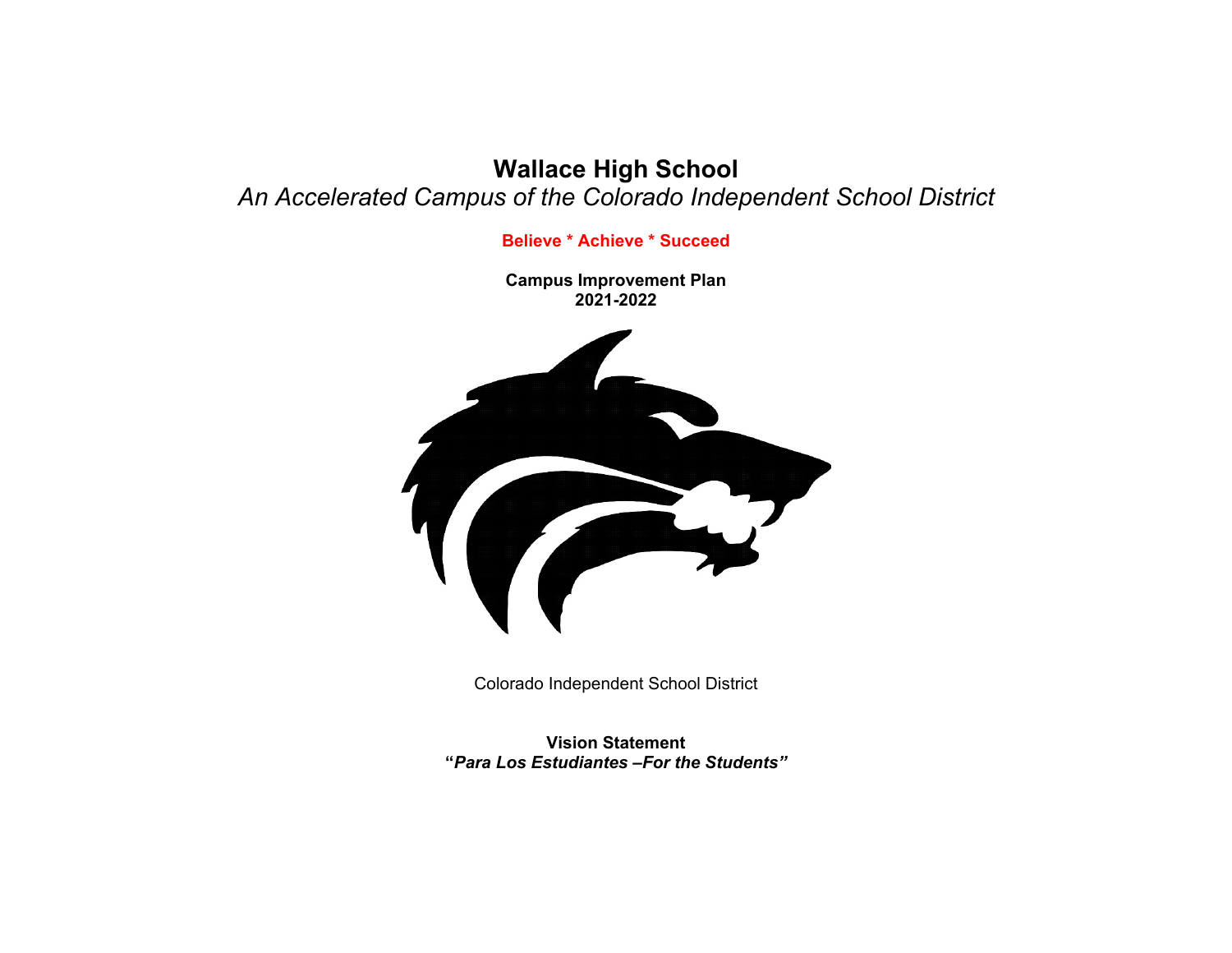## *Mission Statement*

To provide the students and the staff with a positive and nurturing learning environment where there are multiple paths to reach student, campus, and district goals through personal involvement and ownership in a curriculum path that allows for self-determined pathways and pace of each student's instruction.

## **Members of the Campus Level Advisory Council**

Rebecca Russell - Principal, Kaci Griffith - Counselor, William Quinn - General Education, Ed Wilson - Special Education and John Shield - Facilitator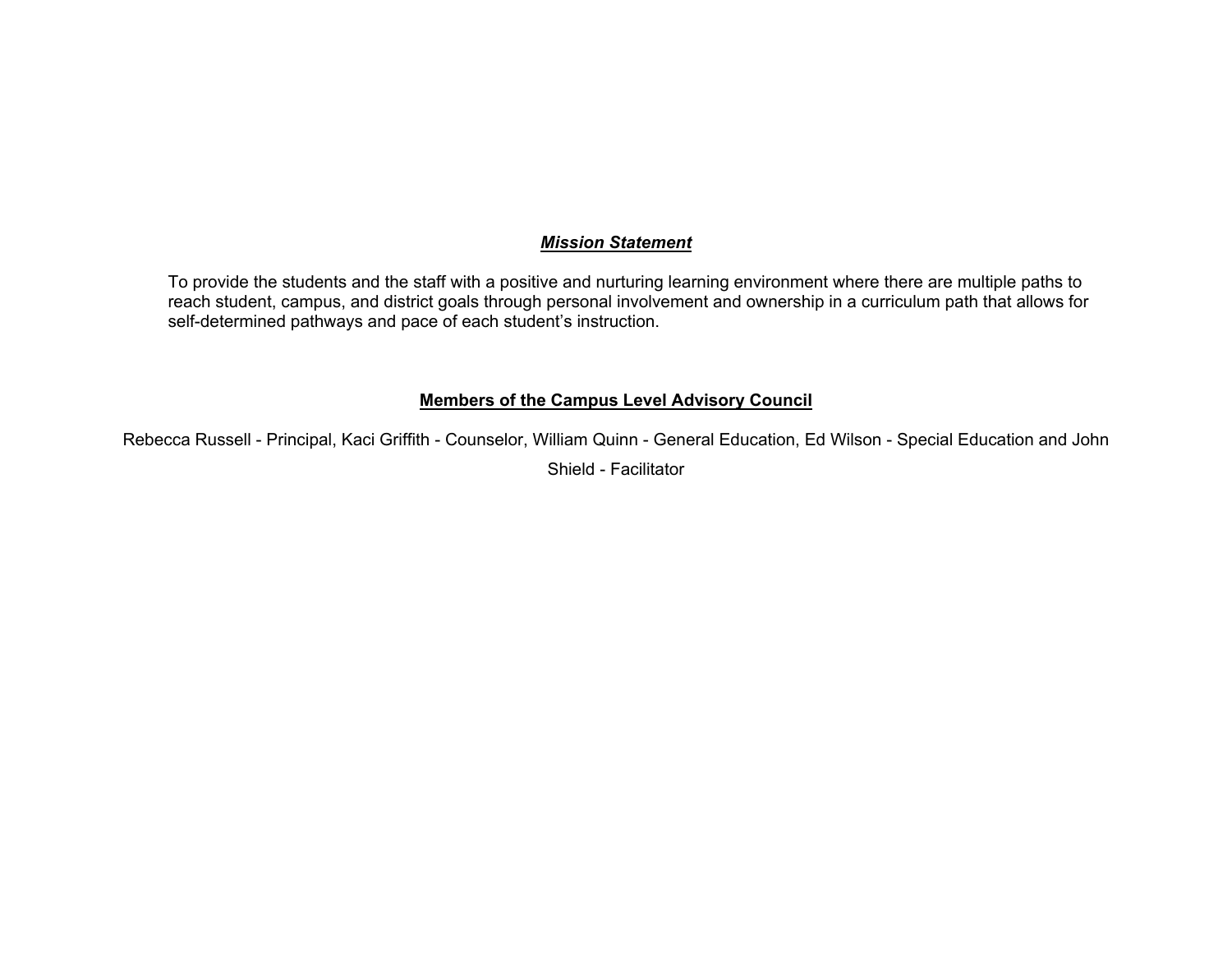# **Wallace High School Campus Goals**

**Performance Goal 1:** By 2021/2022, all students will reach high standards, at a minimum attaining proficiency or better in reading/language arts and mathematics.

Critical Success Factors: IMPROVED ACADEMIC PERFORMANCE/OPPORTUNITY TO LEARN, TIME ON TASK/ESSENTIAL SKILLS FOR SUCCESS, INCREASED USE OF QUALITY DATA TO DRIVE INSTRUCTION/FREQUENT MONITORING OF STUDENT PROGRESS

- Performance indicator: The percentage of students, in the aggregate and for each subgroup (race, ethnicity, gender, disability status, migrant status, English proficiency, and status as economically disadvantaged), who are at or above the proficient level in reading on the State's assessment,
- Performance indicator: Indicated by percentage of students in the aggregate and in each subgroup that is at or above the proficient level in mathematics on the State's assessment.
	- o **WHS Goal:** Hold benchmark testing, using Edmentum Accucess, for each student upon enrollment in Wallace AHS.
	- o **WHS Goal:** Host accelerated/remediated instruction for all students who were not successful on state assessments.
	- o **WHS Goal:** Provide opportunities for students to recover credits at an accelerated pace.

**Performance Goal 3**: All students will be taught by highly qualified teachers.

*(Critical Success Factor: INCREASED TEACHER QUALITY/CLIMATE OF HIGH EXPECTATIONS)*

 Performance indicator: The percentage of classes being taught by "highly qualified" teachers in the aggregate and in "highpoverty" schools,

o **WHS Goal**: 100% of all classes are self-taught with a recognized computer based curriculum that is aligned and has the depth and rigor to drive success. This curriculum will be supplemented with tutorials, acquired through Title 1 funding.

**Performance Goal 4**: All students will be educated in learning environments that are safe, drug free, and conducive to learning.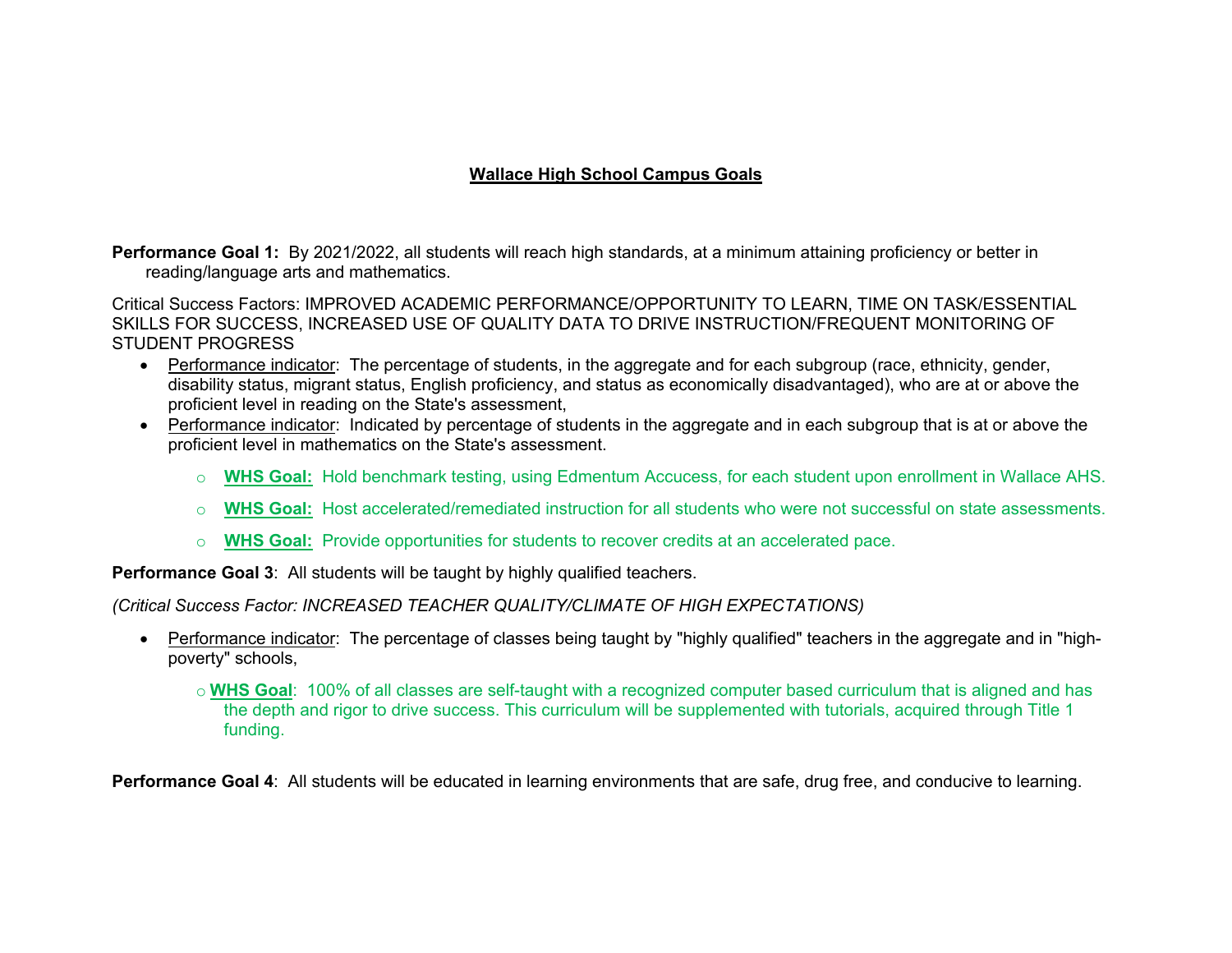(Critical Success Factor: IMPROVED SCHOOL CLIMATE/SAFE, ORDERLY ENVIRONMENT; INCREASED PARENT/CMMUNITY INVOLVEMENT/POSITIVE HOME/SCHOOL RELATIONS)

- $\checkmark$  Performance indicator: The number of persistently dangerous schools, as defined by the State.
	- o **WHS Goal:** Phone calls from WHS front office will be utilized to inform parents of student absences as well as other important events affecting their students. Truancy prevention measures will be in place and communicated to parents.
	- o **WHS Goal:** Provide opportunity for character education, bully prevention training, drug and alcohol education and making healthy choices through community education and counseling services
	- o

**Performance Goal 5:** All students will graduate from high school.

(Critical Success Factor: INCREASED LEARNING TIME/CLEAR AND FOCUSED MISSION; INCREASED LEADERSHIP EFFECTIVENESS/STRONG INSTRUCTIONAL LEADERSHIP)

- $\checkmark$  Performance indicator: The percentage of students who graduate from high school, with a regular diploma, --disaggregated by race, ethnicity, gender, disability status, migrant status, English proficiency, and status as economically disadvantaged;
	- --calculated in the same manner as used in National Center for Education Statistics reports on Common Core of Data.
- $\checkmark$  Performance indicator: The percentage of students who drop out of school,

--disaggregated by race, ethnicity, gender, disability status, migrant status, English proficiency, and status as economically disadvantaged;

--calculated in the same manner as used in National Center for Education Statistics reports on Common Core of Data.

- o **WHS Goal**: To offer student the opportunity to recover credits in order to regain good standing and return to their home district or to accelerated towards an early graduation.
- o **WHS Goal**: The use of PLATO computer based curriculum for acceleration and credit recovery.
- o **WHS Goal:** To provide parents updated progress reports as to students' credit standing.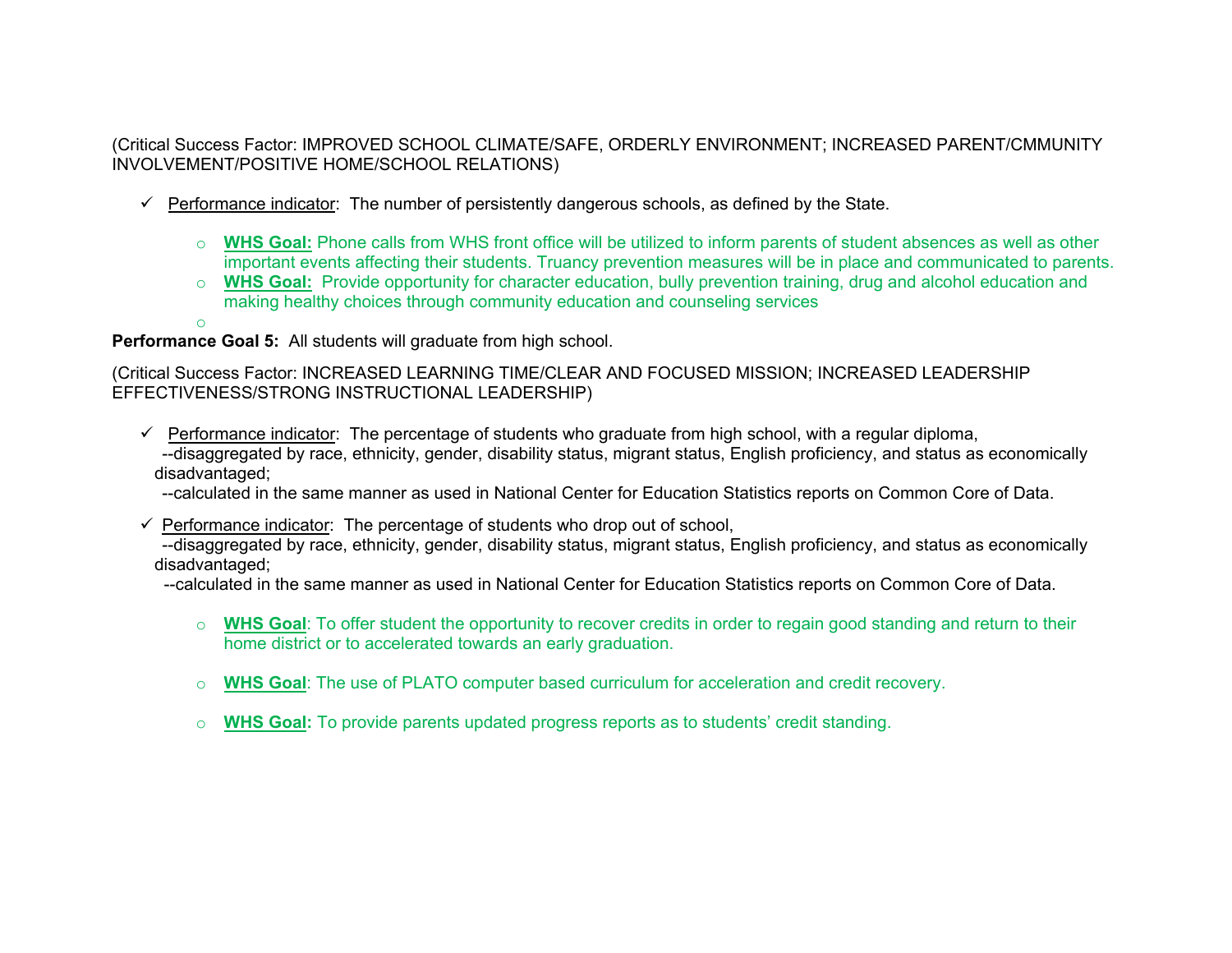**Effective School Correlate: Title I Component: Clear and Focused Mission State Goals: None Listed Focus Goals:**

**GOAL:** To educate parents, staff, and students about the mission of Wallace High School

**OBJECTIVE:** By May of 2022, the campus community will recognize the campus mission.

| <b>Strategies</b>                                                                               | <b>Resources</b>                    | Person(s)<br><b>Responsible</b>                    | <b>Implement</b><br><b>Date</b> | <b>Complete</b><br><b>Date</b> | <b>Monitor/</b><br><b>Adjust</b> | <b>Title I SWC</b>                                                                                               | Completion/<br><b>Evaluation</b>                       |
|-------------------------------------------------------------------------------------------------|-------------------------------------|----------------------------------------------------|---------------------------------|--------------------------------|----------------------------------|------------------------------------------------------------------------------------------------------------------|--------------------------------------------------------|
| Community outreach<br>through liaison with<br><b>Mitchell County Senior</b><br>Citizen's Center | Students/<br>Senior Center<br>Staff | Principal,<br>Senior Center<br>Staff, WHS<br>Staff | August 2021                     | May 2022                       |                                  | <b>Establish</b><br>planning team of<br>community<br>stakeholders to<br>create rich<br>educational<br>experience | Students are<br>successful in<br>community<br>outreach |
| <b>Mission Statement</b><br>placed on campus                                                    | Local                               | Principal, All<br><b>Staff</b>                     | August 2021                     | May 2022                       |                                  | Involve all<br>stakeholders as<br>part of campus<br>improvement<br>process.                                      | Mission<br>Statement<br>available on<br>campus         |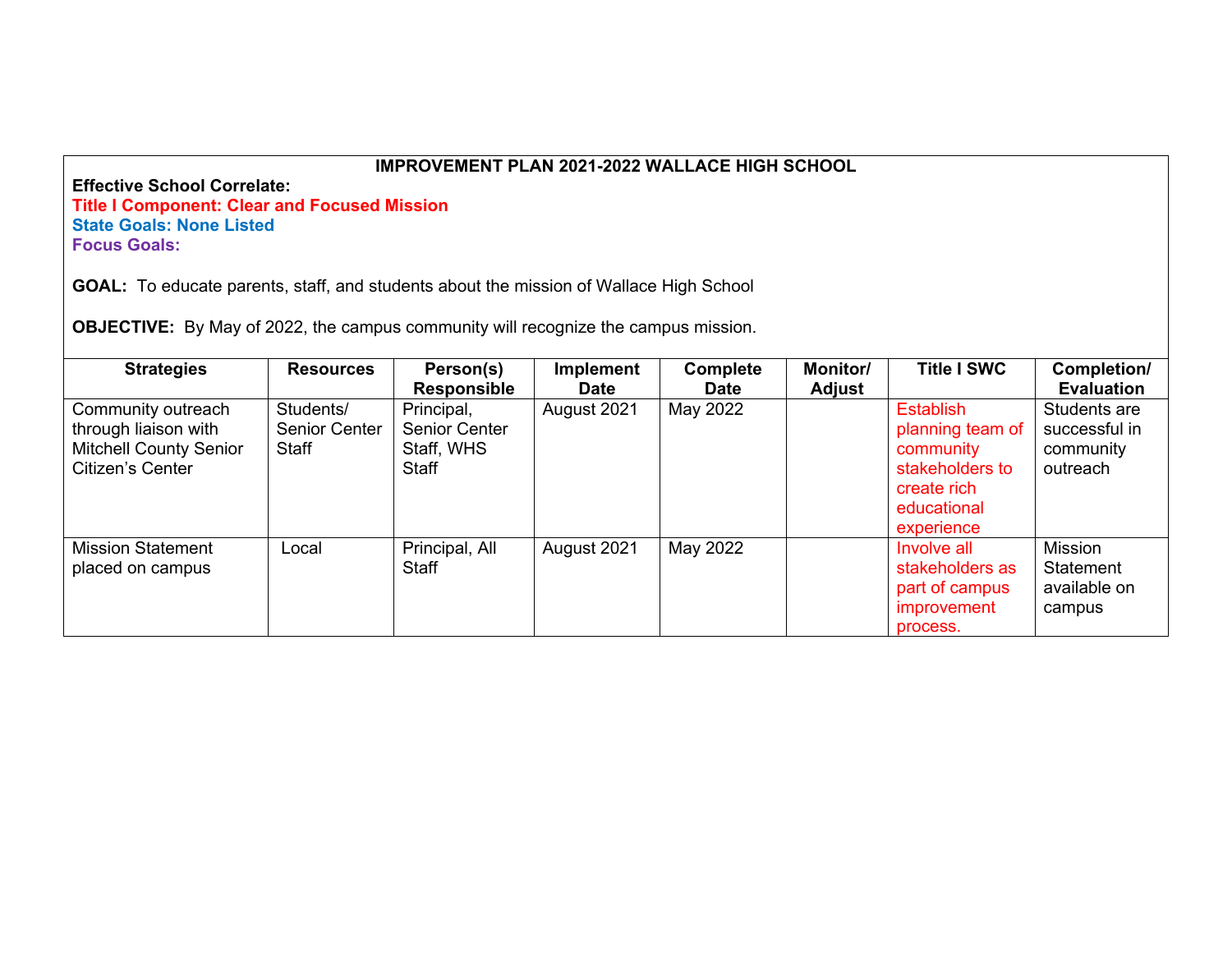**Effective School Correlate: Climate of High Expectations**

**Title I Component: Qualified Staff to Work with Students, Attract Highly Qualified Staff State Goals: EOC Programs for Success in Reading, Writing, Math, Social Studies, and Science Focus Goals: EOC Programs for Success in Reading, Writing, and Math**

**GOAL:** To achieve or surpass accountability expectations by the next accountability cycle

**OBJECTIVE:** By May of 2022, students in all EOC content areas will demonstrate an increase in academic scores across all content areas.

| <b>Strategies</b>                                                       | <b>Resources</b>                                                                     | Person(s)<br><b>Responsible</b>       | Implement<br><b>Date</b> | Complete<br><b>Date</b> | Monitor/<br>Adjust | <b>Title I</b><br><b>SWC</b>                                                                                             | Completion/<br><b>Evaluation</b>                                                                         |
|-------------------------------------------------------------------------|--------------------------------------------------------------------------------------|---------------------------------------|--------------------------|-------------------------|--------------------|--------------------------------------------------------------------------------------------------------------------------|----------------------------------------------------------------------------------------------------------|
| <b>Effective staff and</b><br>certified teachers                        | Service center<br>professional<br>development,<br>state and<br>district<br>standards | Principal,<br>Counselor, All<br>Staff | <b>Fall 2021</b>         | May 2022                | A/R                | Hire, retain, and<br>maintain standards<br>of high<br>expectations for all<br>staff through<br>continued<br>development. | Climate of professional<br>practice and high<br>expectations                                             |
| <b>Opportunities for</b><br>relevant professional<br>development        | Regional<br>Service<br>Centers, needs<br>assessment                                  | Principal, All<br>Staff               | <b>Fall 2021</b>         | May 2022                | A/R                | Select professional<br>development to<br>meet the needs of<br>all stakeholders                                           | Completion of relevant<br>professional<br>development by both<br>certified and<br>paraprofessional staff |
| <b>Ongoing professional</b><br>development adapted to<br>changing needs | <b>Region Service</b><br>Centers, online<br>professional<br>development<br>programs. | Principal, All<br>Staff               | <b>Fall 2021</b>         | May 2022                | A/R                | Utilize strategies<br>such as online<br>training to meet the<br>needs and<br>schedules of<br>teachers                    | Attend RAC to<br>determine professional<br>development response<br>to emerging needs                     |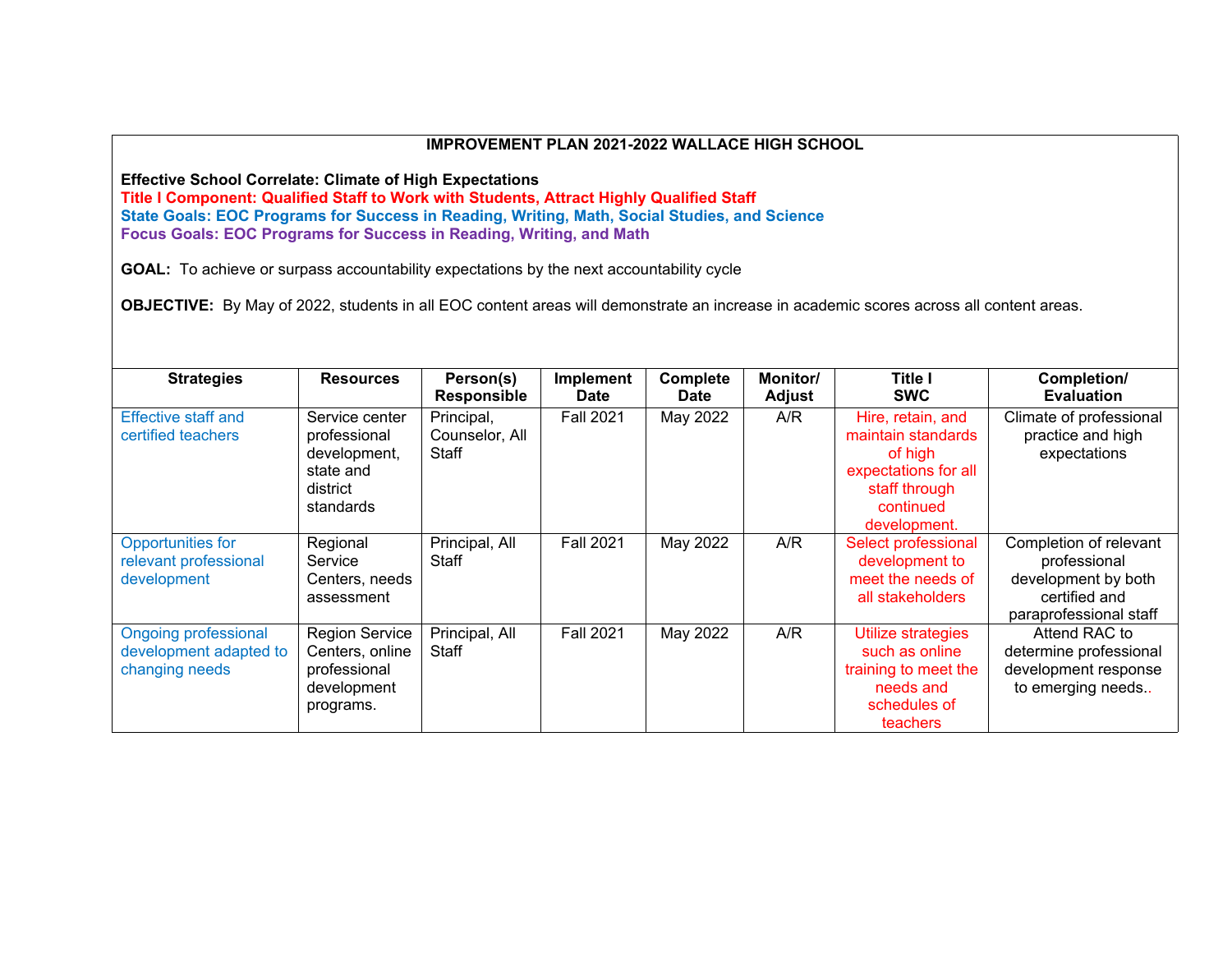**Effective School Correlate: Opportunity to Learn, Time on Task/Essentials for Success Title I Component: Timely Assistance to Students, Reform Strategies, Coordination Between Programs State Goals: Dyslexia Awareness, Career Education, Corrective Action Plan (Special Education), Technology Focus Goals:**

**GOAL:** Provide optimal learning time in the content in program areas.

**OBJECTIVE:** By May of 2022, students will demonstrate an increase in EOC scores in the core areas.

| <b>Strategies</b>                                                                                                                 | <b>Resources</b>                       | Person(s)<br><b>Responsible</b>    | Implement<br><b>Date</b> | Complete<br><b>Date</b> | <b>Monitor/</b><br>Adjust | <b>Title I</b><br><b>SWC</b>                                                                 | Completion/<br><b>Evaluation</b>                                                                                            |
|-----------------------------------------------------------------------------------------------------------------------------------|----------------------------------------|------------------------------------|--------------------------|-------------------------|---------------------------|----------------------------------------------------------------------------------------------|-----------------------------------------------------------------------------------------------------------------------------|
| Disaggregate relevant<br>data for special<br>needs/at-risk students                                                               | Eduphoria,<br>Released<br><b>STAAR</b> | Principal,<br>Special<br>Education | October<br>2021          | May 2022                | A/R                       | Analyze data to<br>identify needs which<br>will drive creation of<br>leaning opportunity     | <b>Effectively</b><br>identifying student<br>needs                                                                          |
| Computer-based<br>instruction,<br>remediation,<br>acceleration,<br>preparation                                                    | Plato<br>Software                      | Principal, All<br>Staff            | October<br>2021          | May 2022                | A/R                       | Incorporate<br>computer<br>instruction.<br>computer based<br>prescription using<br>Edmentum. | 100% participation<br>in Accucess<br>assessments.                                                                           |
| <b>Provide additional</b><br>assistance for special<br>education and at-risk<br>students through<br>differentiated<br>instruction | Special<br>Education,<br>Local         | Principal,<br>Special<br>Education | October<br>2021          | May 2022                | A/R                       | Incorporate<br>modification and<br>accommodations<br>based on student<br><b>IEP</b>          | Effective,<br>observed IEP or<br><b>Graduation Plan in</b><br>place for each<br>student with<br>special needs or<br>at-risk |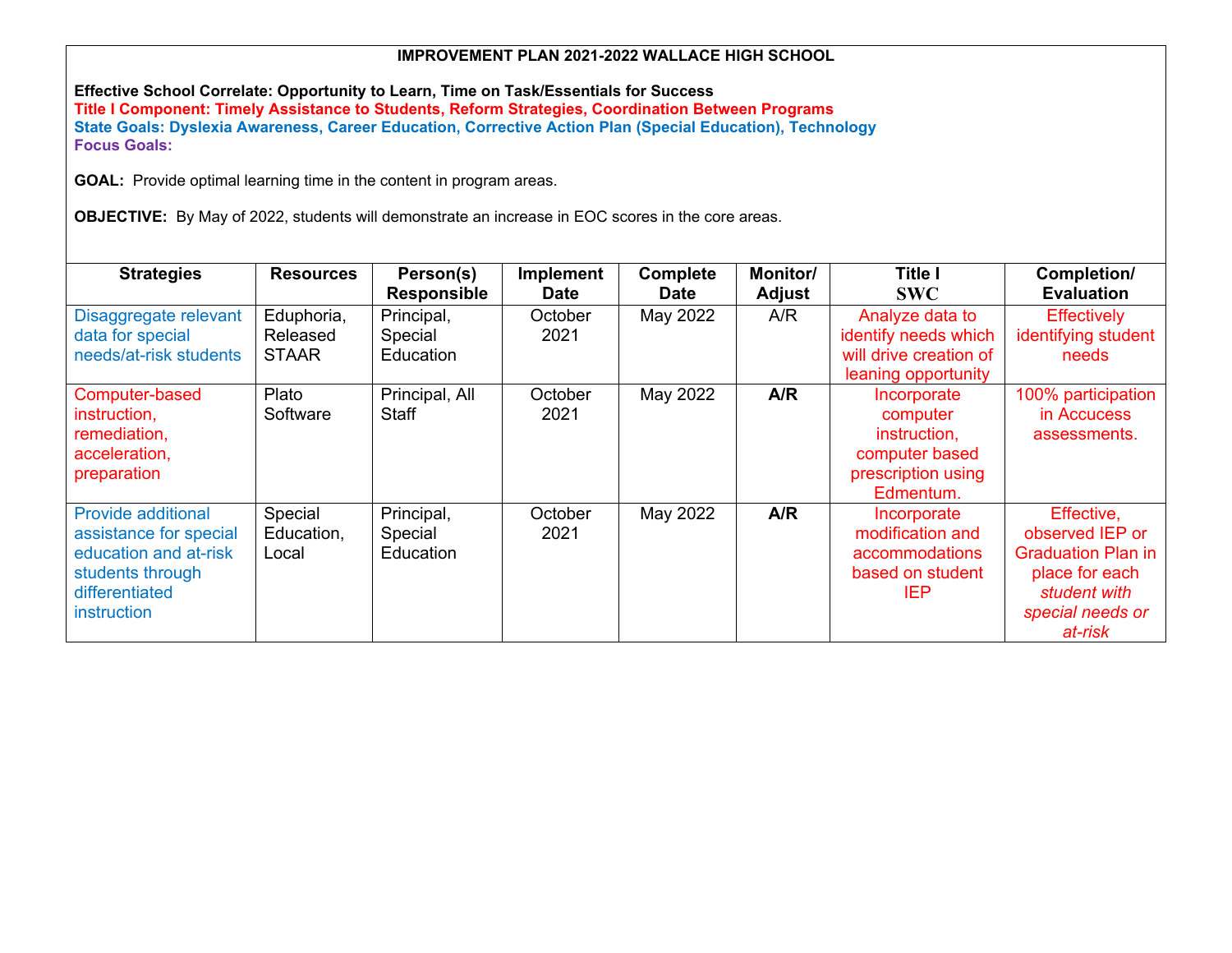**Effective Schools Correlate:** Strong Instructional Leadership **Title I Component: Professional Development Opportunities TEA State Goals:** Staff Development **Focus Goals:** 

**GOAL:** To ensure quality staff development opportunities for all staff members

**OBJECTIVE:** By May of 2022, all staff members will have participated in at least 12 hours of staff development

| <b>Strategies</b>                                                                                | <b>Resources</b>            | Person(s)<br><b>Responsible</b>                         | Implement<br><b>Date</b> | <b>Complete</b><br><b>Date</b> | Monitor/<br>Adjust | Title I<br><b>SWC</b>                                                                                                | Completion/<br><b>Evaluation</b>                                                                                                                      |
|--------------------------------------------------------------------------------------------------|-----------------------------|---------------------------------------------------------|--------------------------|--------------------------------|--------------------|----------------------------------------------------------------------------------------------------------------------|-------------------------------------------------------------------------------------------------------------------------------------------------------|
| <b>EOC Training</b>                                                                              | ESC XIV,<br><b>District</b> | Principal<br>Campus<br>Leadership<br>Team, Region<br>14 | <b>Fall 2021</b>         | May 2022                       | A/R                | Professional<br>development in<br>district that is<br>relevant and<br>meets needs of<br>facilitators and<br>students | Certificates of staff<br>development.<br><b>Effectively deliver</b><br>EOC preparation,<br>remediation. Add off-<br>campus support for<br>remediation |
| <b>EduHero PD</b>                                                                                | EduHero                     | Local,                                                  | <b>Fall 2021</b>         | May 2022                       | A/R                | <b>Review and</b><br>reform using<br>research based<br>best practice as<br>guidance                                  | Certificates of staff<br>development,                                                                                                                 |
| <b>Continue Vertical</b><br><b>Alignment training</b><br>between grade<br>levels and<br>campuses | <b>District</b>             | Principal                                               | <b>Fall 2021</b>         | May 2022                       | A/R                | Collaboration<br>between<br>facilitators so that<br>instructional<br>strategies have a<br>direct impact              | <b>Reformed strategies</b><br>show an increase in<br>acceleration and<br>student achievement.                                                         |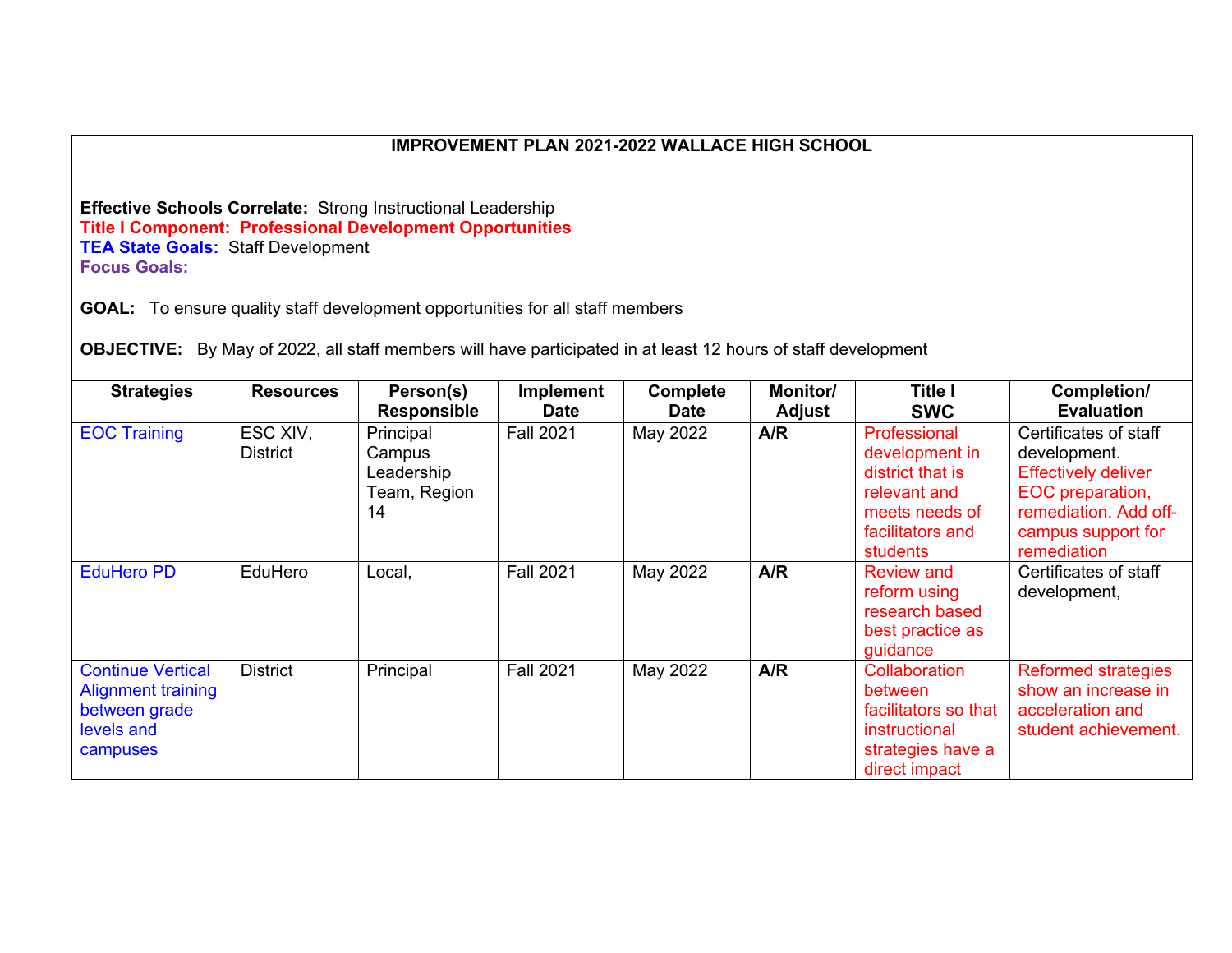**Effective Schools Correlate**: **Positive Home/School Relations Title I Component: Increasing Parent Involvement TEA State Goals: Parent Involvement Programs Focus Goals:** 

**GOAL:** Develop open communication with parents and community

**OBJECTIVE:** By May of 2022, Wallace High School staff will meet with more than 70% of parents at least one time

| <b>Strategies</b>                                                                                                                                                                                                    | <b>Resources</b> | Person(s)<br>Responsibl | <b>Implement</b><br><b>Date</b> | Complete<br><b>Date</b> | <b>Monitor</b><br><b>Adjust</b> | Title I<br><b>SWC</b>                                                                                                       | Completion/<br><b>Evaluation</b>                                                                                                                 |
|----------------------------------------------------------------------------------------------------------------------------------------------------------------------------------------------------------------------|------------------|-------------------------|---------------------------------|-------------------------|---------------------------------|-----------------------------------------------------------------------------------------------------------------------------|--------------------------------------------------------------------------------------------------------------------------------------------------|
| Provide minimum of<br>4.5-week progress<br>reports to all parents.<br>Also progress as<br>achieved reports to<br>parents.                                                                                            | Local            | All WHS<br><b>Staff</b> | October 2019                    | May 2020                | A/R                             | Send information to<br>parents in a<br>language/format<br>that they<br>understand                                           | <b>Successfully send</b><br>reports mid-quarter.                                                                                                 |
| Inform and involve<br>parents of high school<br>students in scheduling<br>and degree/career<br>planning, including<br>information about<br><b>TEXAS GRANT, Teach</b><br>for Texas, HB5 and<br>other scholarship/aid. | Counseling       | <b>WHS</b><br>Counselor | October 2021                    | May 2022                | A/R                             | Help parents to<br>understand<br>opportunities by<br>allowing them to be<br>involved. Solidify<br>school parent<br>compact. | <b>Parent awareness</b><br>of policies, and<br>opportunities.<br>Sense of parent<br>ownership and<br>involvement with<br>educational<br>process. |
| Solicit parents to                                                                                                                                                                                                   | Community        | Principal, All          | October 2021                    | May 2022                | A/R                             | Solidify school                                                                                                             | Increased parent                                                                                                                                 |
|                                                                                                                                                                                                                      |                  |                         |                                 |                         |                                 | student<br>achievement                                                                                                      |                                                                                                                                                  |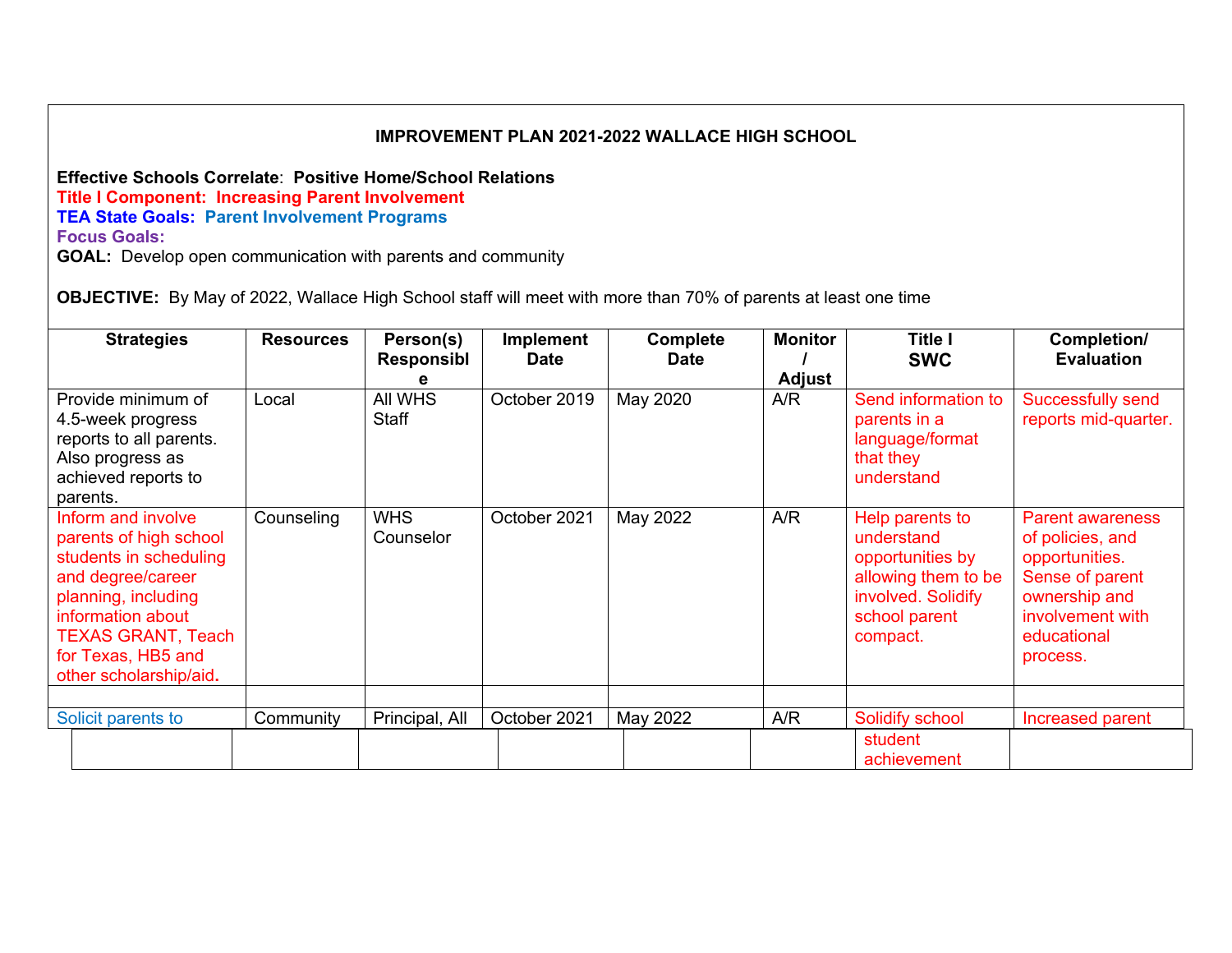| become key members     | Staff |  | parent compact. | <u>involvement</u> |
|------------------------|-------|--|-----------------|--------------------|
| on advisory committees |       |  |                 |                    |

| <b>IMPROVEMENT PLAN 2021-2022 WALLACE HIGH SCHOOL</b><br><b>Effective Schools Correlate: Safe, Orderly Environment</b><br><b>Title I Components: Assisting Children in Transition</b><br>TEA State Goals: Suicide Prevention, Conflict Resolution, Violence Prevention, Violence Intervention, Discipline Management<br><b>GOAL:</b> To provide a safe learning environment for students and staff<br><b>OBJECTIVE:</b> By May of 2022, discipline referrals to the office will decrease by 20% |                                   |                                                |                                 |                                |                           |                              |                                                                                                                 |  |  |  |  |
|-------------------------------------------------------------------------------------------------------------------------------------------------------------------------------------------------------------------------------------------------------------------------------------------------------------------------------------------------------------------------------------------------------------------------------------------------------------------------------------------------|-----------------------------------|------------------------------------------------|---------------------------------|--------------------------------|---------------------------|------------------------------|-----------------------------------------------------------------------------------------------------------------|--|--|--|--|
| <b>Strategies</b>                                                                                                                                                                                                                                                                                                                                                                                                                                                                               | <b>Resources</b>                  | Person(s)<br><b>Responsible</b>                | <b>Implement</b><br><b>Date</b> | <b>Complete</b><br><b>Date</b> | <b>Monitor/</b><br>Adjust | <b>Title I</b><br><b>SWC</b> | Completion/<br><b>Evaluation</b>                                                                                |  |  |  |  |
| <b>Review Student Code of</b><br>Conduct and revise for<br>continuity, consistency<br>and legal compliance                                                                                                                                                                                                                                                                                                                                                                                      | <b>Student Code</b><br>of Conduct | Principal, CIP,<br>Board of<br><b>Trustees</b> | <b>Fall 2021</b>                | May 2022                       | A/R                       |                              | <b>Alignment of District</b><br>Policy and Plan of Action<br>with consideration for<br>alternative campus needs |  |  |  |  |
| Continue to implement a<br>positive discipline<br>program, review<br>discipline reports and<br>develop plan to address<br>identified programs                                                                                                                                                                                                                                                                                                                                                   | Local funds                       | Principal, All<br><b>WHS Staff</b>             | August 2021                     | May 2022                       | A/R                       |                              | Discipline referrals,<br><b>PIEMS</b><br>Discipline reports                                                     |  |  |  |  |
| Provide guest speakers<br>on drug abuse, bullying<br>and dating violence                                                                                                                                                                                                                                                                                                                                                                                                                        | Region 14                         | Principal,<br>Counselor                        | September<br>2021               | May 2022                       | A/R                       |                              | Student response                                                                                                |  |  |  |  |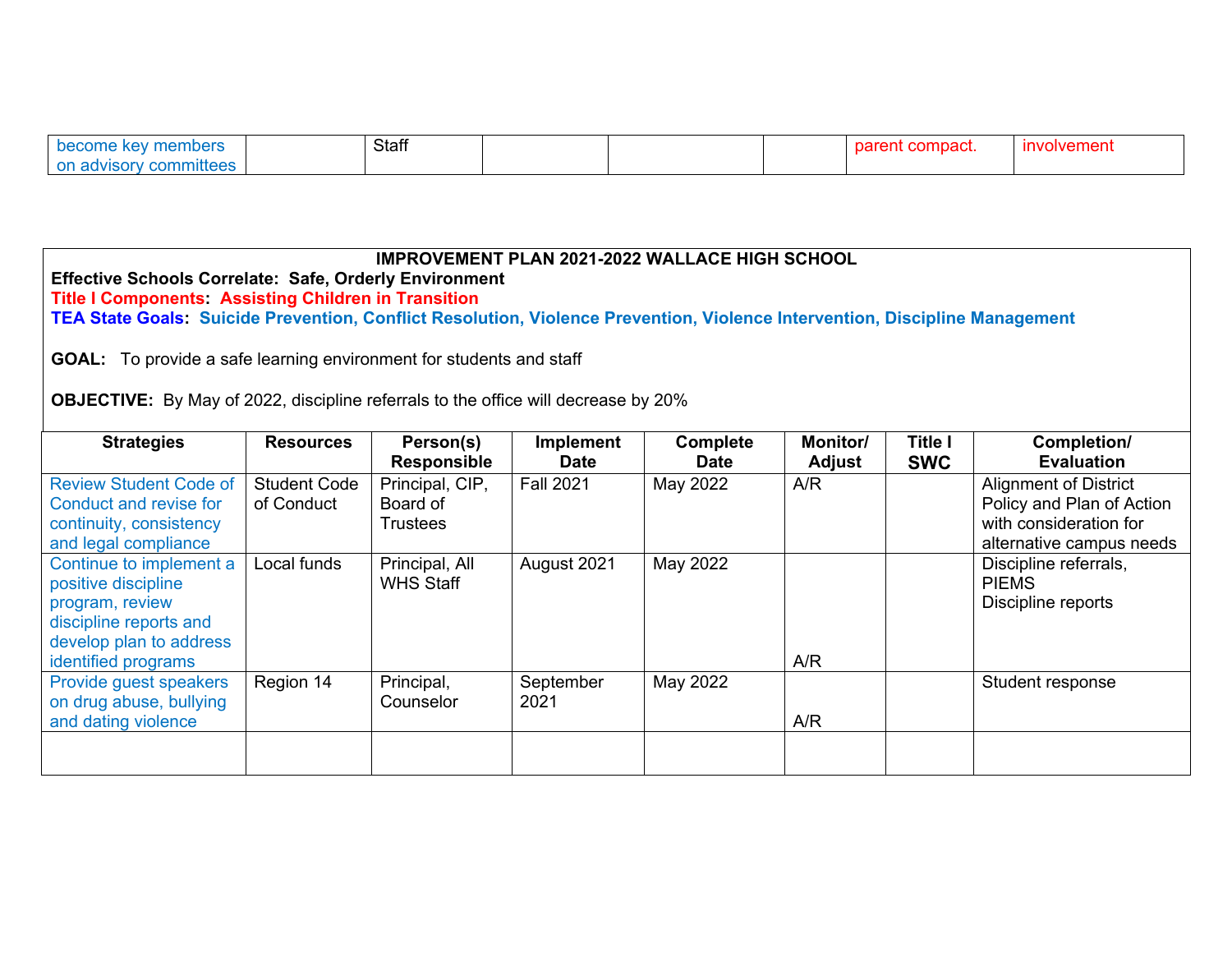#### **Effective Schools Correlate: Frequent Monitoring of Student Progress Title I Components: Assessing Needs TEA State Goals: EOC Analysis/Disaggregation**

**GOAL:** To provide an ongoing monitoring of student progress through timely disaggregation of data

**OBJECTIVE:** By May of 2022, all staff will have disaggregated data on their students and created individual goals for student success

| <b>Strategies</b>                                                                                                | <b>Resources</b>               | Person(s)<br>Responsible      | Implement<br>Date | Complete<br>Date | Monitor<br>Adjust | Title l<br><b>SWC</b>                                                                         | Completion/<br>Evaluation                                                                        |
|------------------------------------------------------------------------------------------------------------------|--------------------------------|-------------------------------|-------------------|------------------|-------------------|-----------------------------------------------------------------------------------------------|--------------------------------------------------------------------------------------------------|
| Utilize curriculum<br>based assessment via<br><b>Edmentum Accucess</b><br>to identify academic<br>gaps           | Edmentum<br>Accucess           | Principal/Cou<br>nselor/Staff | October 2019      | May 2020         | A/R               | Analyze student data to<br>identify needs and<br>provide additional<br>learning opportunities | Identification of<br>academic gaps and<br>prescriptive<br>remediation<br>implemented             |
| Utilize released exams<br>data, compiled by<br>teachers to gauge<br>preparedness for<br><b>STAAR EOC</b>         | Released exams,<br>Accucess    | Principal/Cou<br>nselor/Staff | <b>Fall 2021</b>  | May 2022         | A/R               | Provide teachers the<br>opportunity to<br>collaborate in preparing<br>student assessments     | Multi-faceted system<br>of assessment to<br>include multiple data<br>sources based on<br>results |
| Implement a<br>tutorial/remediation<br>program for at-risk<br>students preparing for<br><b>STAAR EOC testing</b> | Certified<br>Teacher/Edgenuity | Principal,<br>Counselor       | October 2021      | May 2022         | A/R               | Provide individual and<br>small group learning<br>sessions                                    | Student<br>success/improvement<br>on STAAR EOC                                                   |
|                                                                                                                  |                                |                               |                   |                  |                   |                                                                                               |                                                                                                  |